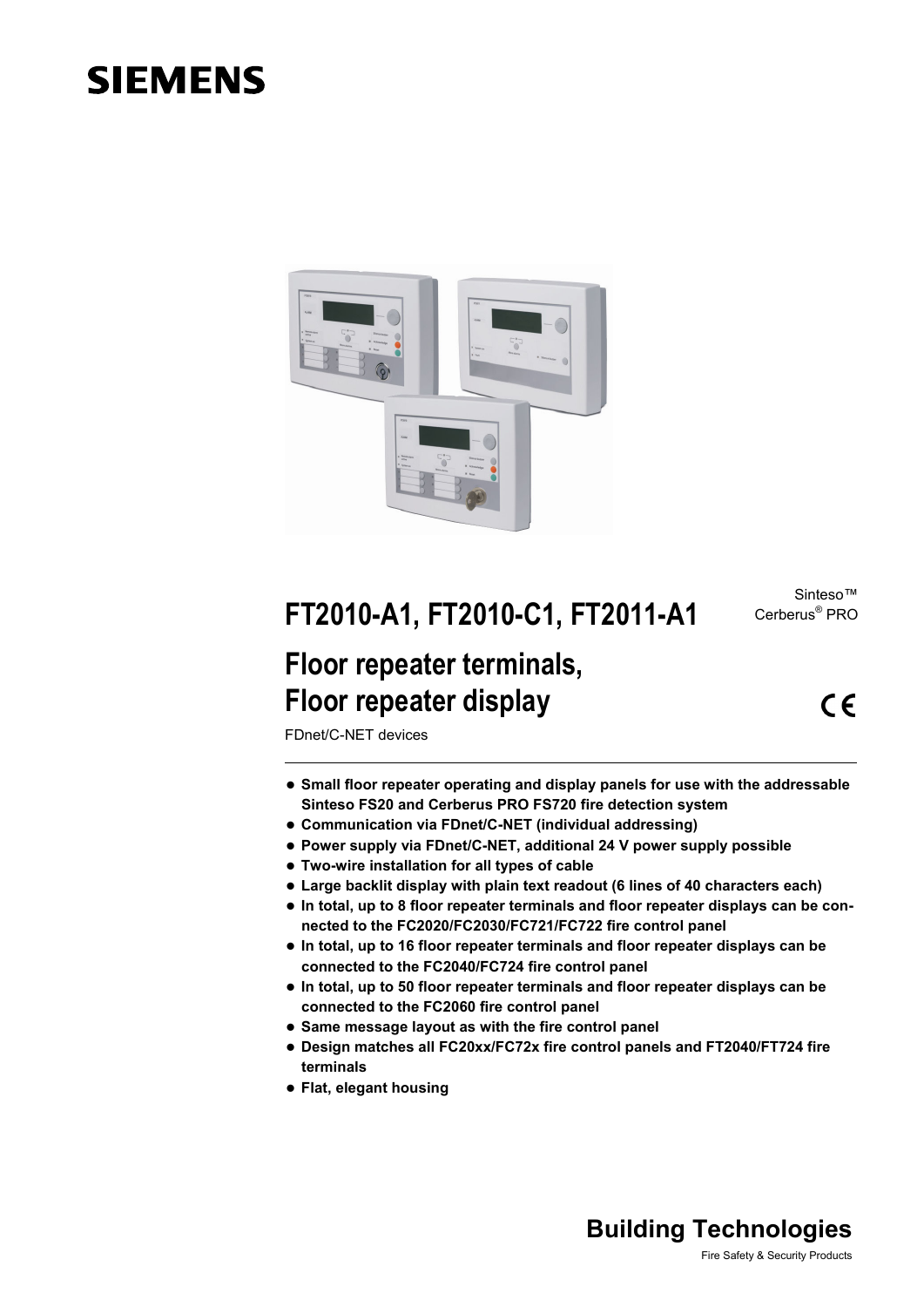- Protected electronics
- Integrated line separator
- Separate 24 V power supply possible
- Insertable inscription strips

#### **Floor repeater terminals**

FT2010-A1 (with Nordic key)



FT2010-C1 (with Kaba key and flat rear)



- Sections and zones operated and visualized using the floor repeater terminal can be configured
- Display of alarms, pre-alarms, technical messages, faults, isolations possible from the entire system.
- Acknowledgement and resetting of events
- Event text identical with the FC20xx/FC72x fire control panel or FT2040/FT724 fire terminal
- With the navigation keys an indicated list in the display can be scrolled through
- The personnel responsible at the customer's premises have access to a clearly structured user interface for customer-specific plain texts to enable exact localization of events
- With the key switch the entrance level 2.2 is reached
- Start the investigation time and resetting of the alarm during the investigation time

#### **Floor repeater display**



- FT2011-A1 Display of alarms, pre-alarms, technical messages, faults, isolations possible
	- Event text identical with the FC20xx/FC72x fire control panel or FT2040/FT724 fire terminal
	- Sections and zones visualized using the floor repeater display can be configured
	- With the navigation keys an indicated list in the display can be scrolled through
	- The internal buzzer can be switched off in case of alarm messages

## **Application**

The floor repeater terminals and floor repeater displays are FDnet/C-NET devices and can be operated in loops or stub lines.

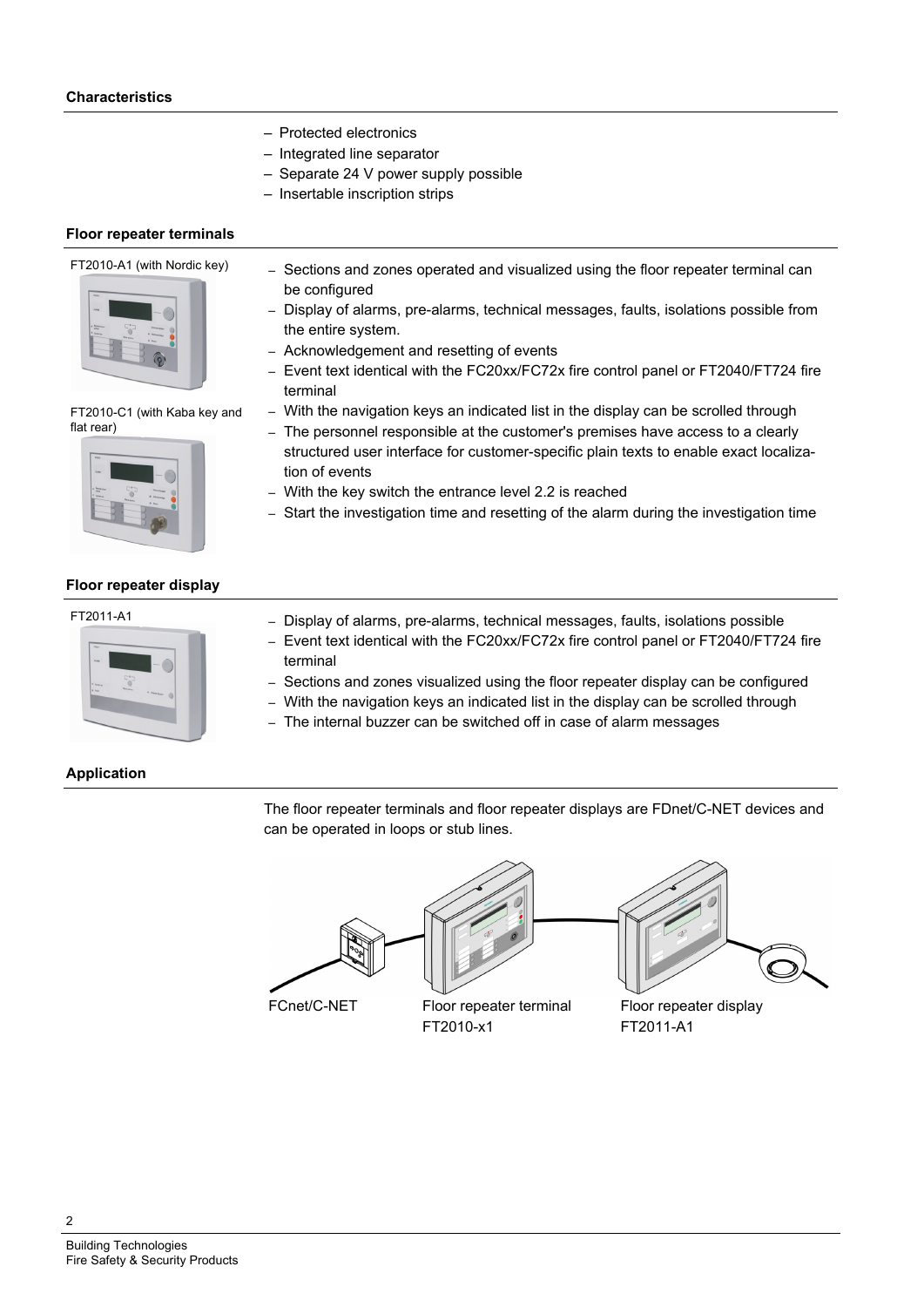#### **Display and operating elements**

#### **Floor repeater terminal FT2010-A1, FT2010-C1 Floor repeater display FT2011-A1**  FT2011 FT2010  $\overline{2}$  $\overline{2}$  $that$ al:03 Fire<br>Alarm Fire Brigade  $\begin{bmatrix} \text{Free} \\ \text{S} \end{bmatrix}$  $111C$   $1119u$  $-$ +Zone:123 Addr:04 Autom.<br>
Entrance Hall / Reception<br>
+Zone:456 Addr:02<br>
2nd Floor / Room 202  $+$ Zone:123 Addr:04<br>Entrance Hall / 1 4 Autom. Fire Alarm<br>Reception 01 Fire Alarm<br>01 Fire Alarm<br>01<br>Fire Alarm<br>02 AI ARM ALARM Entrance nail / Recep<br>+Zone:456 Addr:02<br>2nd Floor / Room 202 Fire Alarm<br>02  $\overline{1}$ 6 m. Buzzer off  $\overline{\mathbf{e}}$ Remote Alarm<br>active Acknowledge  $\overline{7}$ m 5  $\overline{4}$  $\overline{3}$ System ON System ON More Alarm **Buzzer** off More Alarmy  $\big($ User LED1<br>Key1 User LED4  $\overline{\phantom{a}}$  Fault Key4 User LED<sub>2</sub><br>Key2 User LED5<br>Key5 User LED3<br>Key3 User LED6<br>Key6

- $\overline{5}$
- 
- **2** Alarm message **2** Alarm message
- **3** 6 keys with LEDs, programmable individual **3** 2 display fields
- 
- **5** Label strips inserts **5** 'Buzzer off' key
- 
- **7** Scroll button to retrieve pending alarm messages **7** Scroll button for display messages
- **8** Scroll button for display messages
- **9** Key switch for operating access
	- FT2010-A1 with Nordic key
	- FT2010-C1 with Kaba key
- **1** Illumination text indicator **1** Illumination text indicator
	-
	-
- **4** 2 display fields **4** Label strips inserts
	-
- **6** 'Buzzer off', 'Acknowledge' and 'Reset' keys **6** Scroll button to retrieve pending alarm messages
	-

## **Option**





#### **Dimensions**



Floor repeater terminal FT2010-A1 Floor repeater terminal FT2010-C1 Floor repeater display FT2011-A1